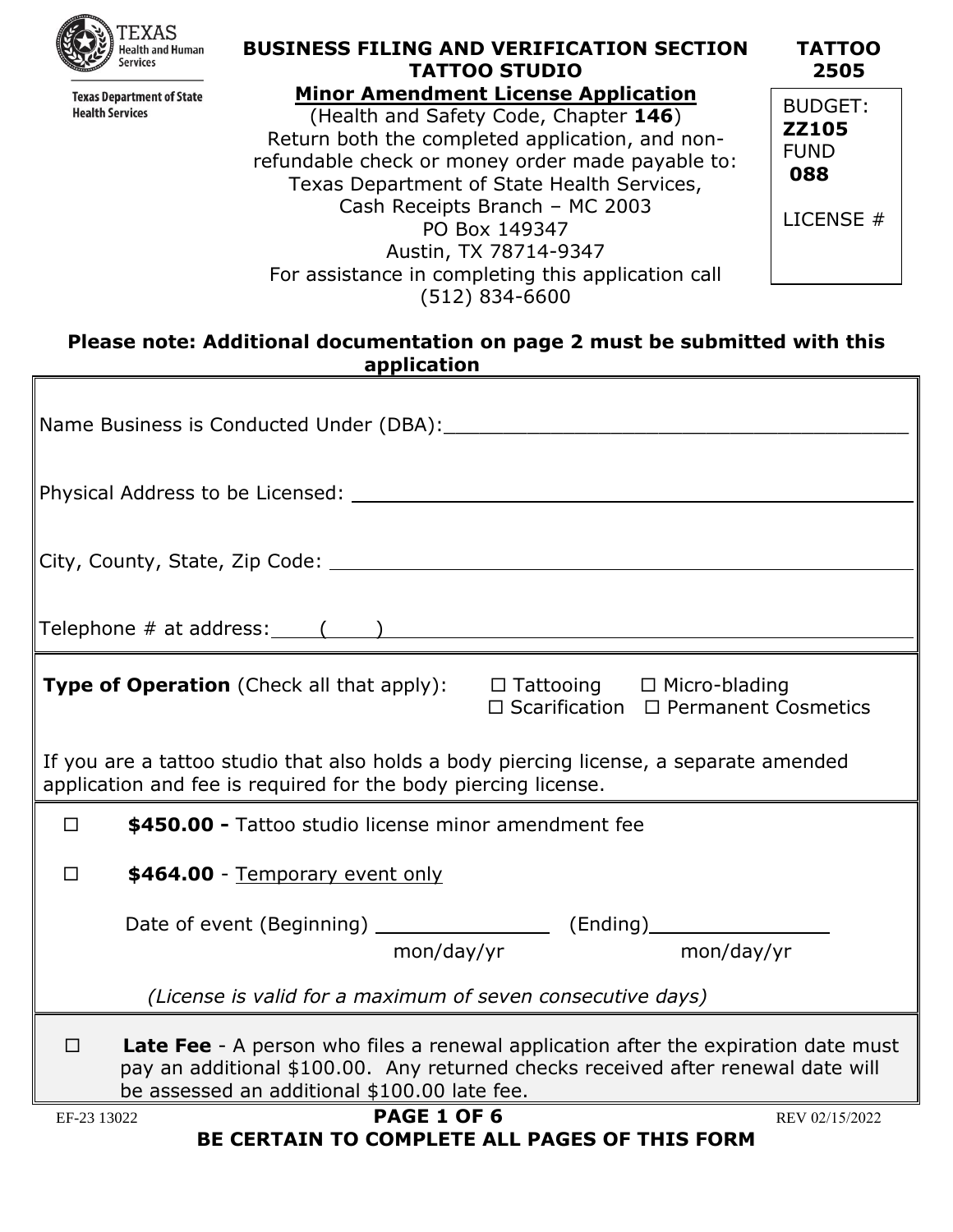# **REQUIRED DOCUMENTATION ----ZONING CODE COMPLIANCE VERIFICATION:**

According to Texas Health and Safety Code, Chapter 146, Sec 146.003, you must submit evidence from the appropriate zoning officials in the municipality or county in which the studio is proposed to be located that confirms that the studio is in compliance with existing zoning codes applicable to the studio. A license will not be issued until this documentation has been received by the Department.

**What this means** – you are required to submit a written document from your local city/county Health Department, Zoning Section, which states the address of your business, and that the operation you are performing is allowed at the location. A Certificate of Occupancy will not be accepted.

 $\Box$  I have attached evidence (written document) that confirms that the studio is in compliance with existing zoning codes applicable to the studio.

**VERIFICATION:** I swear or affirm that all information in this application is true and correct. Further certify by signature hereon, that I am authorized to execute this document on behalf of the corporation and am eligible to receive a license. If signing this as owner of a sole proprietorship, I am not delinquent in the payment of any child support owed under chapter 232, Family Code. If signing as a sole proprietor, I certify I have filed the assumed name certificate in appropriate counties pursuant to Business and Commerce Code, Chapter 36. I hereby certify that the studio at the address listed above is located in area in which the location the location is permissible under local zoning codes. I further certify that I have read and understand Chapter 146 of the Health & Safety Code, the applicable provisions of 25 Texas Administrative Code, Chapter 229, and agree to abide by them.

| <b>Print Name:</b> | Title: | $\Box$ Owner<br>$\Box$ Partner<br>$\Box$ Corporate Designee / Agent | $\Box$ President |
|--------------------|--------|---------------------------------------------------------------------|------------------|
| sign<br>here▶      | Date:  |                                                                     |                  |

PRIVACY NOTIFICATION: With few exceptions, you have the right to request and be informed about information that the State of Texas collects about you. You are entitled to receive and review the information upon request. You also have the right to ask the state agency to correct any information that is determined to be incorrect. You may visit our website listed below for more information on the Privacy Notification (Reference: Government Code, Section 552.021, 552.023 and 559.004).

#### **ALL SIX PAGES OF THE APPLICATION FORM MUST BE COMPLETED BEFORE A LICENSE WILL BE ISSUED.** Please allow 4-6 weeks for

processing. Visit our website at: **www.dshs.texas.gov**

Please address **correspondence only** to:

Texas Department of State Health Services Cash Receipts Branch – MC 2003 PO Box 149347 Austin, TX 78714-9347

## **PAGE 2 of 6**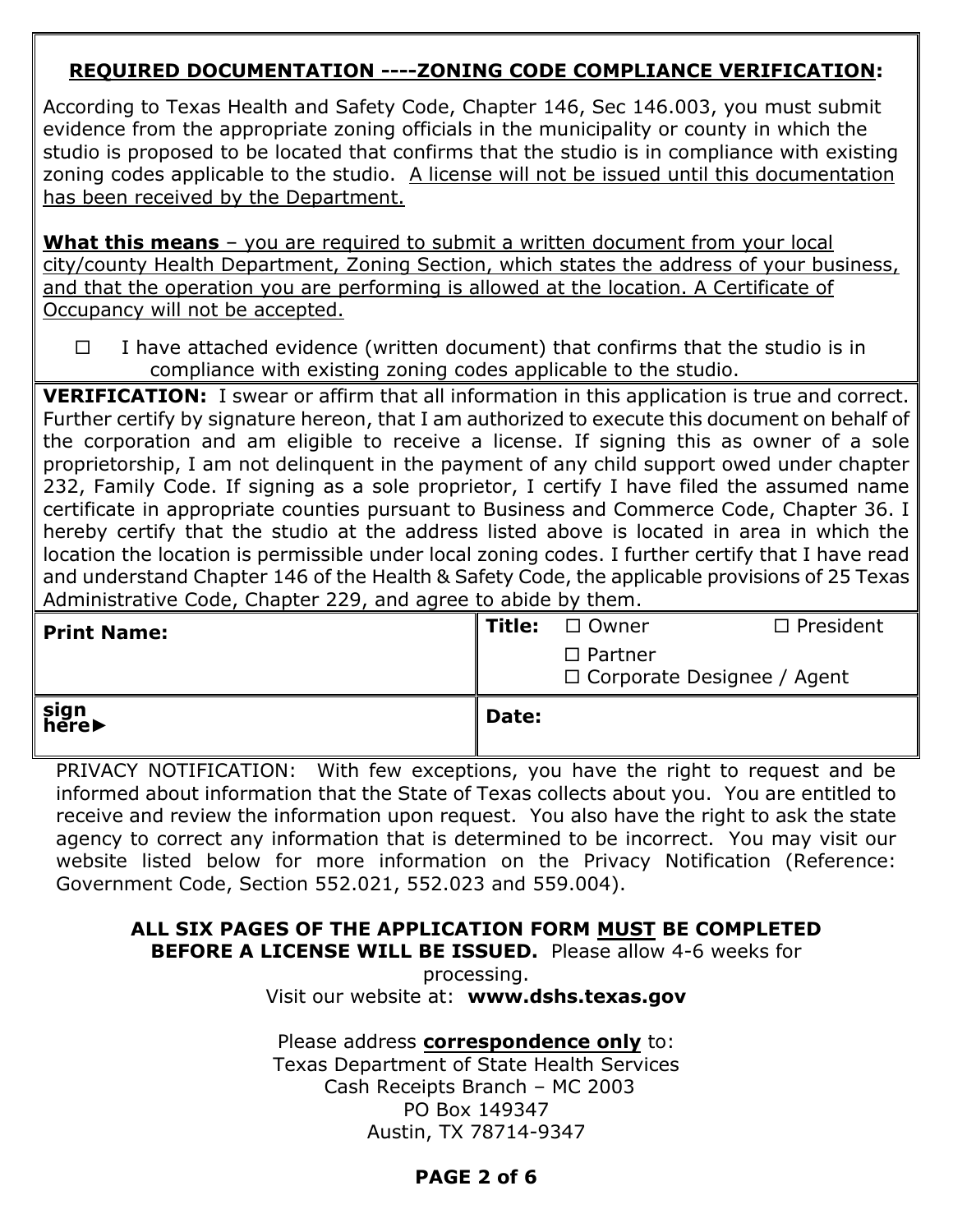**PURPOSE OF THIS APPLICATION:** Mark appropriate box to indicate purpose of application, and/or any changes in status of firm.

| $\Box$ <b>Amendment of ownership name</b> (this does not include an ownership change): This<br>means the EIN/Taxpayer Numbers are remaining the same and the firm has submitted<br>an amendment with the Secretary of State and the Comptroller's office. The current<br>expire date remains in effect.<br>If change affects multiple licensed locations, contact us at 512-834-6600.                                                       |
|---------------------------------------------------------------------------------------------------------------------------------------------------------------------------------------------------------------------------------------------------------------------------------------------------------------------------------------------------------------------------------------------------------------------------------------------|
|                                                                                                                                                                                                                                                                                                                                                                                                                                             |
|                                                                                                                                                                                                                                                                                                                                                                                                                                             |
| $\Box$ Amended DBA name or location: If change affects multiple licensed locations<br>contact us at 512-834-6600 prior to submitting application. The current expiration date<br>remains in effect for an amendment only.                                                                                                                                                                                                                   |
|                                                                                                                                                                                                                                                                                                                                                                                                                                             |
|                                                                                                                                                                                                                                                                                                                                                                                                                                             |
|                                                                                                                                                                                                                                                                                                                                                                                                                                             |
|                                                                                                                                                                                                                                                                                                                                                                                                                                             |
|                                                                                                                                                                                                                                                                                                                                                                                                                                             |
| $\Box$ Renewal: Renewals are valid from the anniversary date. Failure to submit the<br>renewal fee before the expiration date will result in a delinquency fee for each location<br>and must be remitted before the license will be issued. <b>Note</b> $-$ if you are submitting an<br>amendment with the renewal, call our office prior to submitting the application. The<br>renewal and amendment carry separate fees that will be due. |
| $\Box$ Notice that this firm is out of business.<br>Date: ____________________________                                                                                                                                                                                                                                                                                                                                                      |
| Sign & date page 1 and return.                                                                                                                                                                                                                                                                                                                                                                                                              |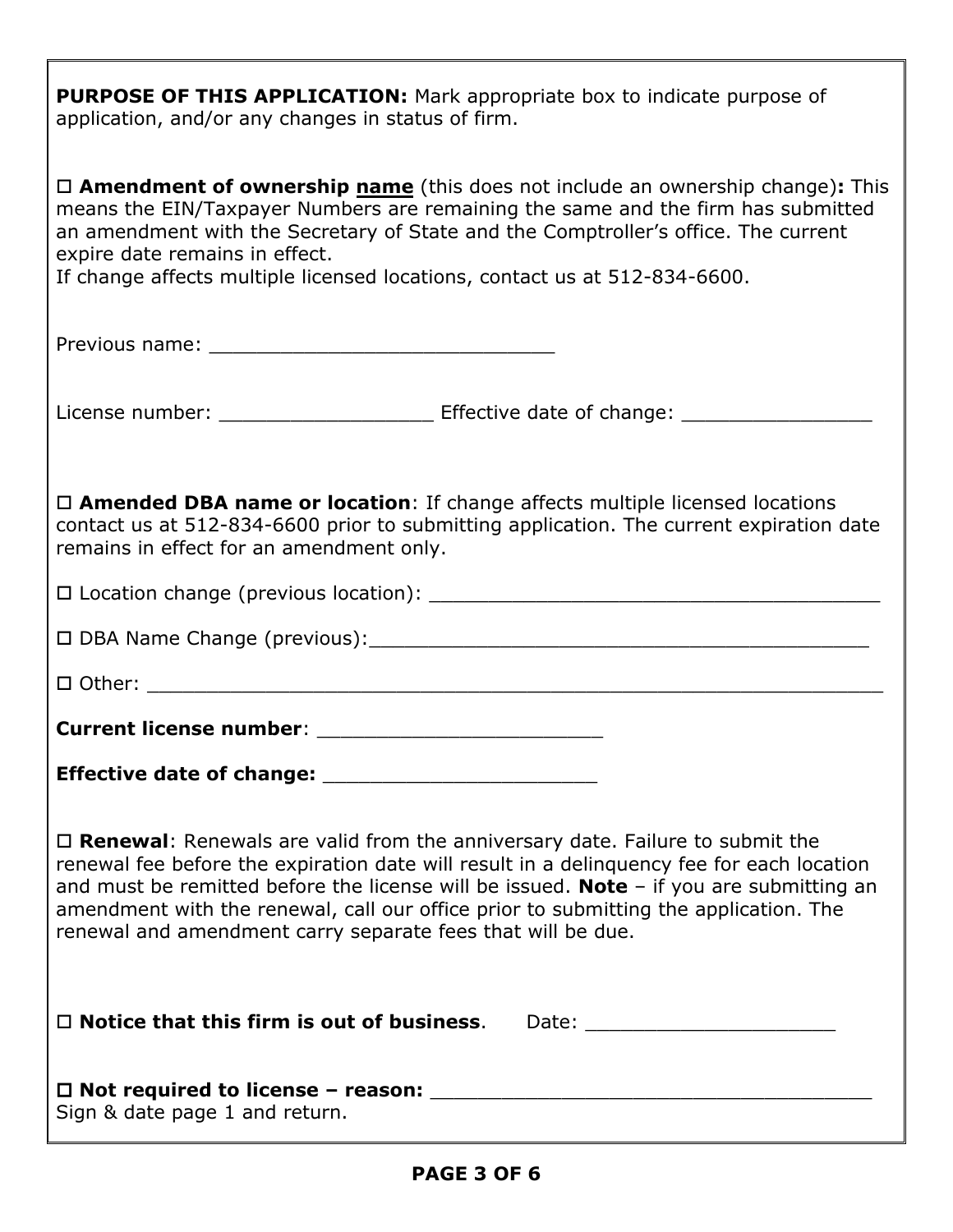## **RESPONSIBLE INDIVIDUAL IN CHARGE AT PHYSICAL ADDRESS**

| A license cannot be issued for manufacturing or holding of foods for distribution in any       |
|------------------------------------------------------------------------------------------------|
| room used as living or sleeping quarters; or for the manufacturing, assembling, testing,       |
| processing, packing, holding or labeling of drugs and/or devices from any personal             |
| residence.                                                                                     |
| <b>Please note: Only</b> drug, device, and/or certificate of authority applicants are required |
| to fill in residence address, driver's license number, and date of birth.                      |

\_\_\_\_\_\_\_\_\_\_\_\_\_\_\_\_\_\_\_\_\_\_\_\_\_\_\_\_\_\_\_\_\_\_\_\_\_\_\_\_\_\_\_\_\_\_\_\_\_\_\_\_\_\_\_\_\_\_\_\_\_\_\_\_\_\_\_\_\_

Name & title **Name & title** Date of birth

\_\_\_\_\_\_\_\_\_\_\_\_\_\_\_\_\_\_\_\_\_\_\_\_\_\_\_\_\_\_\_\_\_\_\_\_\_\_\_\_\_\_\_\_\_\_\_\_\_\_\_\_\_\_\_\_\_\_\_\_\_\_\_\_\_\_\_\_\_

**Driver's license number** 

#### **BUSINESS HOURS OF OPERATION** \_\_\_\_\_\_\_\_\_\_\_\_\_\_\_ **to** \_\_\_\_\_\_\_\_\_\_\_\_\_\_\_\_\_\_

## **WEBSITE/INTERNET ADDRESS:** \_\_\_\_\_\_\_\_\_\_\_\_\_\_\_\_\_\_\_\_\_\_\_\_\_\_\_\_\_\_\_\_\_\_\_\_\_

| <b>MAILING ADDRESS INFORMATION</b> (The license and/or courtesy renewal notice will<br>be sent to the address below). |
|-----------------------------------------------------------------------------------------------------------------------|
|                                                                                                                       |
|                                                                                                                       |
|                                                                                                                       |
| Name of application preparer (contact person):                                                                        |
|                                                                                                                       |
|                                                                                                                       |
|                                                                                                                       |

**LICENSE HOLDER INFORMATION:** Please enter the 11-digit State Tax Payer's Identification number on file with the Texas Comptroller of Public Accounts. Enter the 9 digit Federal Employee Identification Number **(EIN).**

\_\_\_\_\_\_\_\_\_\_\_\_\_\_\_\_\_\_\_\_\_\_\_\_\_\_\_\_\_\_\_\_\_\_\_\_\_\_\_\_\_\_\_\_\_\_\_\_\_\_\_\_\_\_\_\_\_\_\_\_\_\_\_\_\_\_\_\_\_\_

**Taxpayer number Community Community Community Community Community Community Community Community Community Community**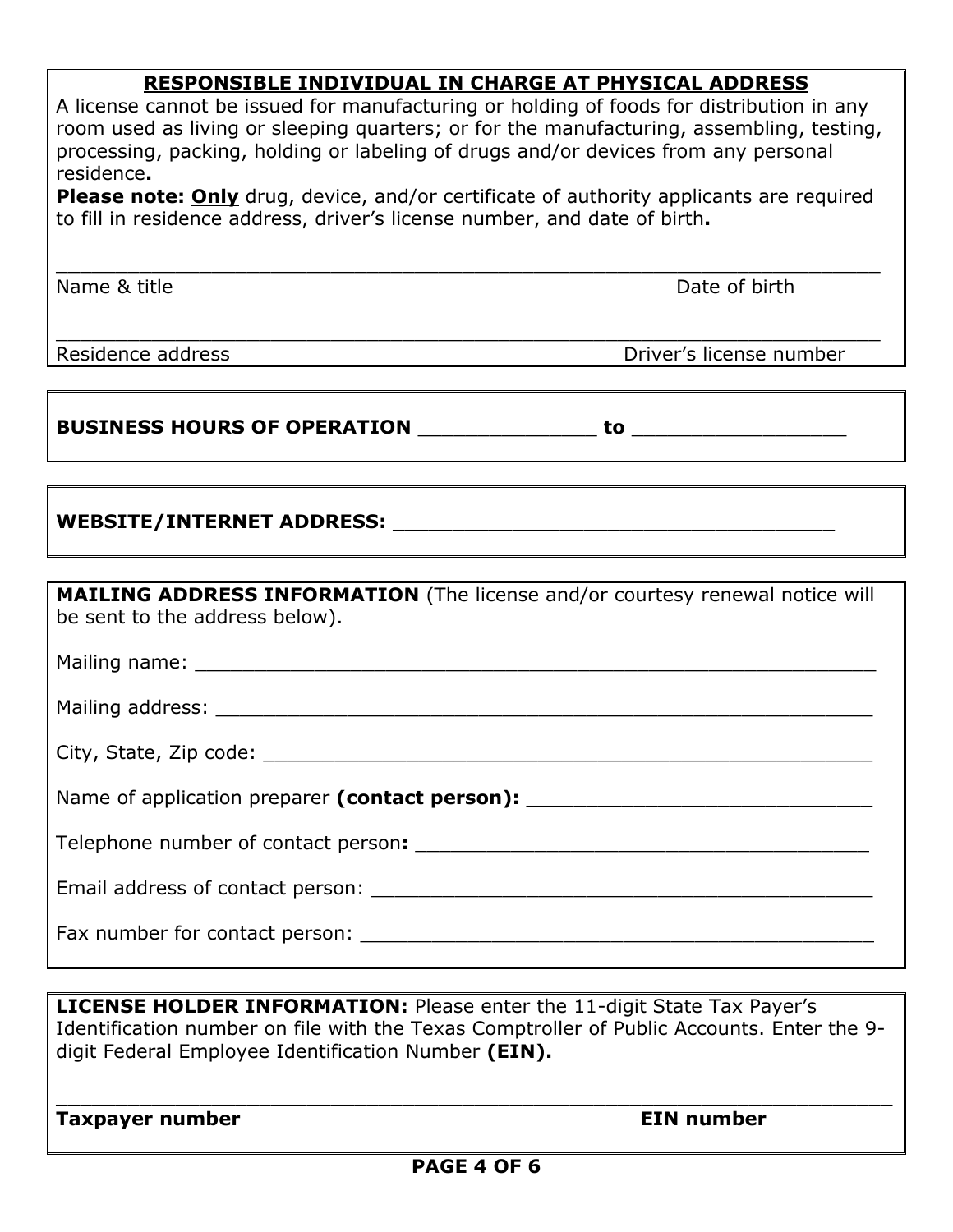**Please note: Only** for Drug, Device, and/or Certificate of Authority applications:

Has the applicant, licensee, and/or managing officer(s) been convicted of a felony or misdemeanor?  $\square$  Yes  $\square$  No

**If yes,** please attach a statement explaining the conviction and include a copy of the driver's license with the application.

For the information below, complete the **box** that applies to the ownership of the license. **In addition**, **where stated below, residence address, driver's license number**, **and date of birth are required**.

| $\Box$ Sole Owner / Proprietorship                            |            |            |
|---------------------------------------------------------------|------------|------------|
| Name of sole owner:                                           |            |            |
| Residence address                                             | <b>DLN</b> | <b>DOB</b> |
| $\Box$ A $\Box$ $\Box$ $\Box$ $\Box$<br>$\Box$ Clats Assessed |            |            |

| $\Box$ Association $\Box$ State Agency                 |            |            |
|--------------------------------------------------------|------------|------------|
|                                                        |            |            |
|                                                        |            |            |
|                                                        |            |            |
| Residence address                                      | <b>DLN</b> | <b>DOB</b> |
|                                                        |            |            |
|                                                        |            |            |
| Residence address                                      | <b>DLN</b> | <b>DOB</b> |
|                                                        |            |            |
| $\Box$ Partnership $\Box$ LP $\Box$ LLP<br>LID         |            |            |
| Name of partnership: example and a set of partnership: |            |            |
| Address of partnership:                                |            |            |

Effective date of partnership: **Example 2018** 

(partnership information continued on next page)

### **PAGE 5 OF 6**